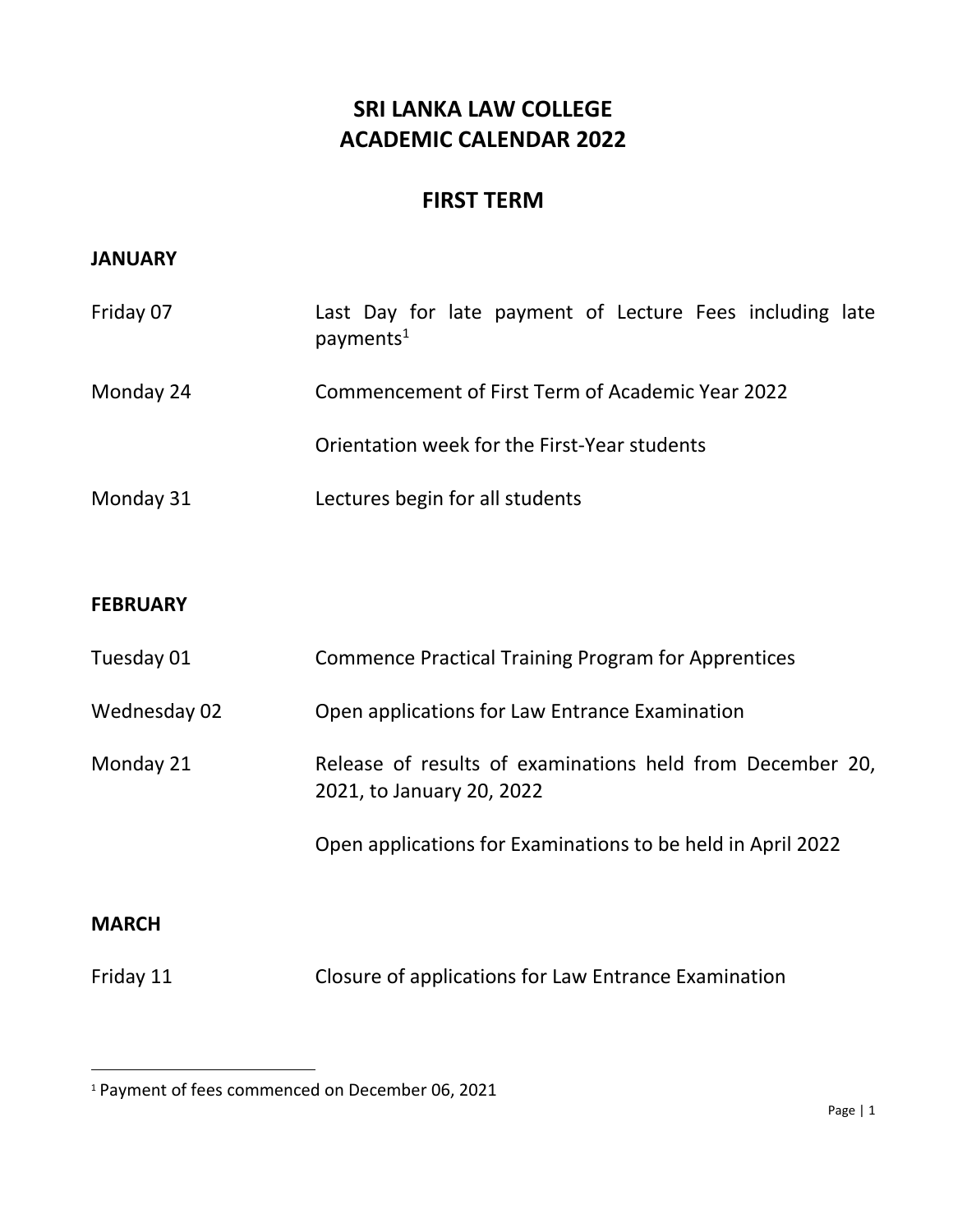Monday 14 Closure of Applications (including late applications) to sit the Examinations in April 2022 Last date for Registration for local / foreign Law Graduates (including late registration)

**APRIL**

Tuesday 05 END OF FIRST TERM

### **APRIL**

Wednesday April 06 VACATION (including Sri Lanka Law College Office) to Tuesday April 19 (both days inclusive)

# **SECOND TERM**

| <b>APRIL contd.</b> |                                           |
|---------------------|-------------------------------------------|
| Wednesday 20        | Commencement of the Second Term           |
| Monday 25           | <b>Commencement of April Examinations</b> |
|                     |                                           |
| <b>MAY</b>          |                                           |
| Wednesday 25        | <b>Conclusion of April Examinations</b>   |
|                     |                                           |
| <b>JUNE</b>         |                                           |
| Friday 10           | Sri Lanka Law College Awards Ceremony     |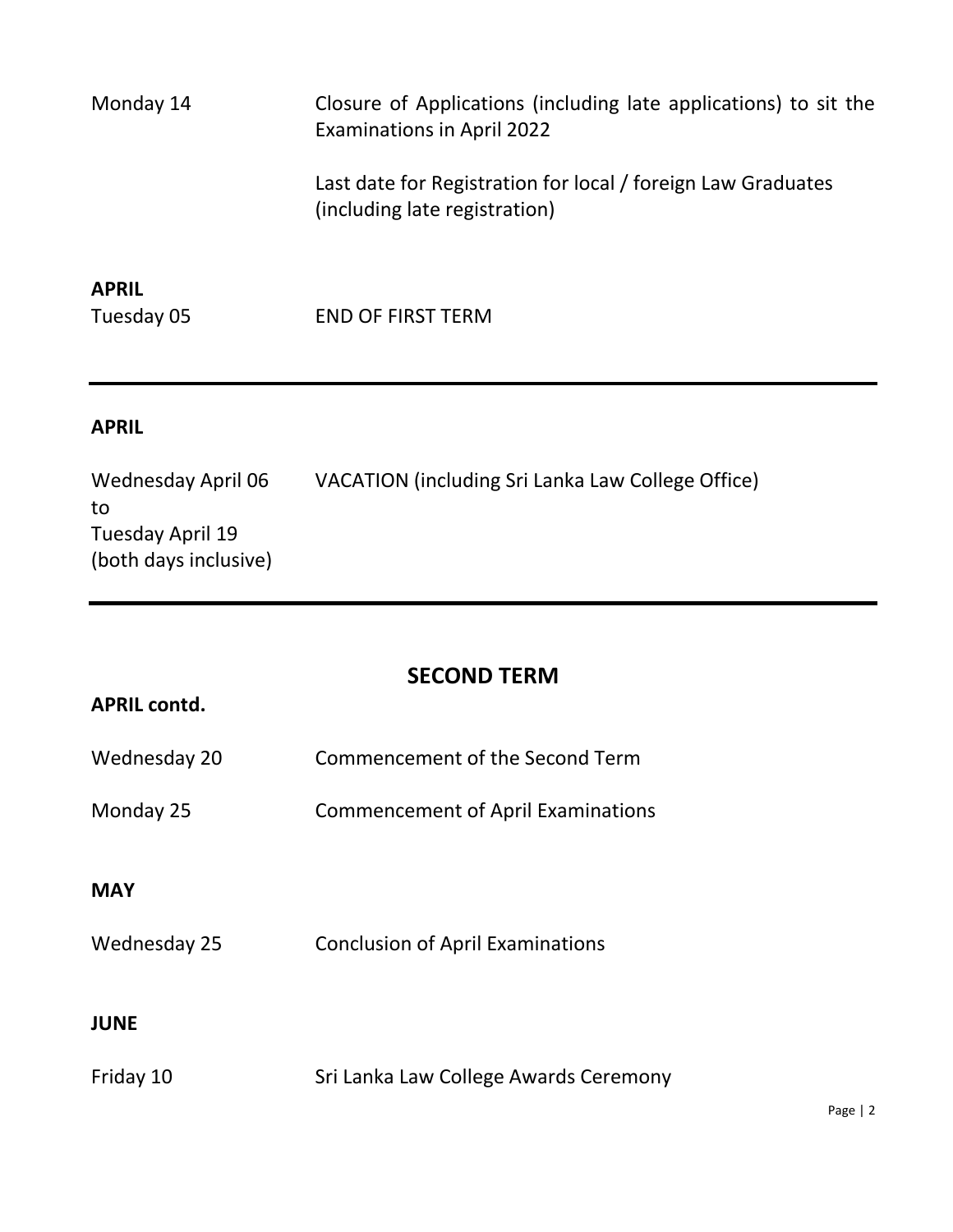| TBA (End of June)              | Law Entrance Examination                                       |
|--------------------------------|----------------------------------------------------------------|
| Thursday 23                    | Release of results of the Examinations held in April, 2022     |
| <b>AUGUST</b>                  |                                                                |
| Wednesday 10                   | <b>END OF SECOND TERM</b>                                      |
| <b>AUGUST</b>                  |                                                                |
| Thursday 11<br>to<br>Sunday 21 | VACATION (Law College Office will function during this period) |

# **THIRD TERM**

| <b>AUGUST contd.</b> |                                                                                               |
|----------------------|-----------------------------------------------------------------------------------------------|
| Monday 22            | Commencement of Third Term                                                                    |
|                      | Open Applications for the October 2022 Examinations                                           |
|                      | Last date for Registration for local / foreign Law Graduates<br>(including late registration) |
| Wednesday 31         | <b>END OF THIRD TERM</b>                                                                      |
| <b>SEPTEMBER</b>     |                                                                                               |
| Friday 09            | Closure of Applications for October 2022 Examinations                                         |